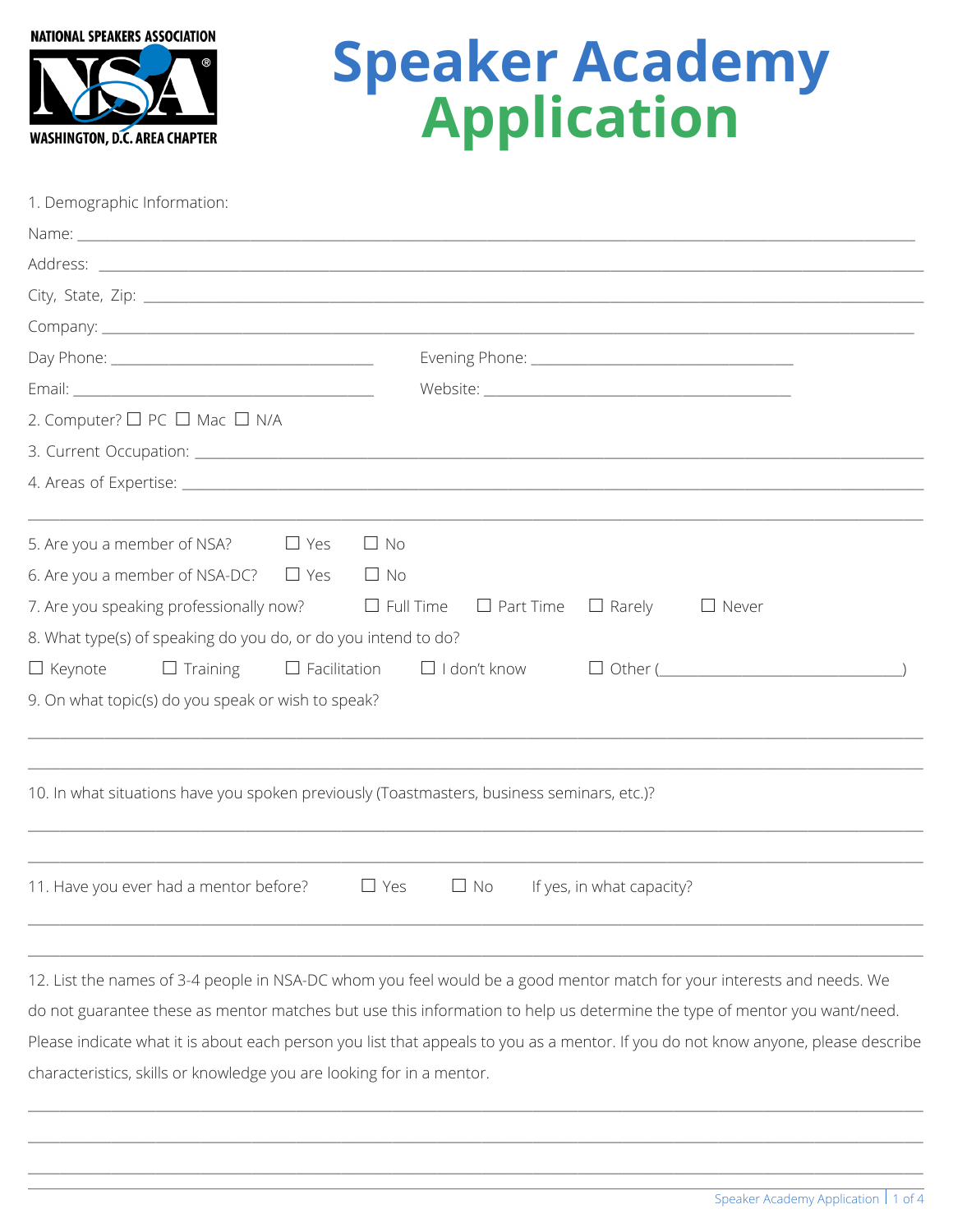

### **Speaker Academy Application**

13. What special strengths or skills do you have that we should know about?

14. Do you have any disability that needs special consideration (visual, hearing, physical, etc.)? If so, please explain what special consideration you need.

| 15. Are you trying to qualify for Certified Speaking Professional (CSP)? If yes, how far along are you?     |
|-------------------------------------------------------------------------------------------------------------|
| $\Box$ No<br>$\Box$ N/A                                                                                     |
| 16. Have you written/published a book? If yes, please give title and general topic. $\Box$ Yes<br>$\Box$ No |
|                                                                                                             |
| <b>Supplemental Questions:</b>                                                                              |
| 17. Why do you want to be a professional speaker? What motivates you?                                       |
|                                                                                                             |
|                                                                                                             |
|                                                                                                             |
| 18. Have you ever had your own business? $\Box$ Yes<br>$\Box$ No<br>If yes, what is (was) the business?     |
|                                                                                                             |
| 19. What qualities or experiences do you have that would help you to become a successful business person?   |
|                                                                                                             |
| 20. What are your career goals, including speaking?                                                         |
|                                                                                                             |
| 21. Describe your career at present.                                                                        |
|                                                                                                             |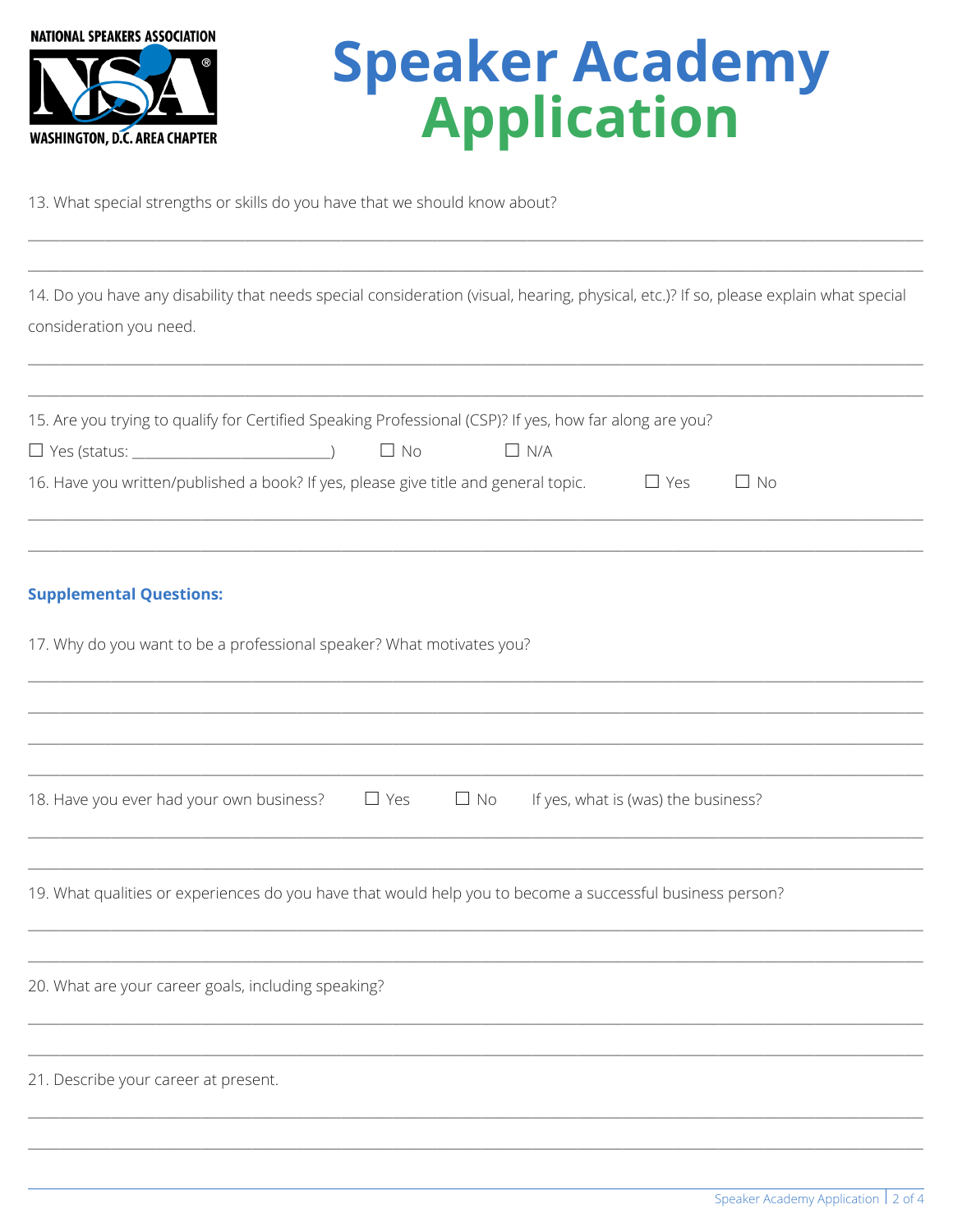

## **Speaker Academy Application**

22. How far along are you in your speaking career? How much speaking are you doing, and what business tools do you have in place (business cards, business phone, one-sheet, website, brochures, etc.)?

 $\ldots$  . The contribution of the contribution of the contribution of the contribution of the contribution of the contribution of the contribution of the contribution of the contribution of the contribution of the contribut

\_\_\_\_\_\_\_\_\_\_\_\_\_\_\_\_\_\_\_\_\_\_\_\_\_\_\_\_\_\_\_\_\_\_\_\_\_\_\_\_\_\_\_\_\_\_\_\_\_\_\_\_\_\_\_\_\_\_\_\_\_\_\_\_\_\_\_\_\_\_\_\_\_\_\_\_\_\_\_\_\_\_\_\_\_\_\_\_\_\_\_\_\_\_\_\_\_\_\_\_\_\_\_\_\_\_\_\_\_\_\_\_\_\_\_\_\_\_\_\_\_\_\_\_\_\_\_\_\_\_\_\_\_\_\_\_\_\_\_\_

\_\_\_\_\_\_\_\_\_\_\_\_\_\_\_\_\_\_\_\_\_\_\_\_\_\_\_\_\_\_\_\_\_\_\_\_\_\_\_\_\_\_\_\_\_\_\_\_\_\_\_\_\_\_\_\_\_\_\_\_\_\_\_\_\_\_\_\_\_\_\_\_\_\_\_\_\_\_\_\_\_\_\_\_\_\_\_\_\_\_\_\_\_\_\_\_\_\_\_\_\_\_\_\_\_\_\_\_\_\_\_\_\_\_\_\_\_\_\_\_\_\_\_\_\_\_\_\_\_\_\_\_\_\_\_\_\_\_\_\_

 $\ldots$  . The contribution of the contribution of the contribution of the contribution of the contribution of the contribution of the contribution of the contribution of the contribution of the contribution of the contribut

23. How much time are you able to commit to the Speaker Academy and your speaking business on a monthly basis? (Experience shows that there is a direct correlation to the amount of time devoted and a successful working speaker.)

24. Why do you want to complete the Speaker Academy Program at this point in your career? What changes in the market have you encountered recently, have you changed your topic, etc.?

 $\ldots$  . The contribution of the contribution of the contribution of the contribution of the contribution of the contribution of the contribution of the contribution of the contribution of the contribution of the contribut

 $\ldots$  . The contribution of the contribution of the contribution of the contribution of the contribution of the contribution of the contribution of the contribution of the contribution of the contribution of the contribut

\_\_\_\_\_\_\_\_\_\_\_\_\_\_\_\_\_\_\_\_\_\_\_\_\_\_\_\_\_\_\_\_\_\_\_\_\_\_\_\_\_\_\_\_\_\_\_\_\_\_\_\_\_\_\_\_\_\_\_\_\_\_\_\_\_\_\_\_\_\_\_\_\_\_\_\_\_\_\_\_\_\_\_\_\_\_\_\_\_\_\_\_\_\_\_\_\_\_\_\_\_\_\_\_\_\_\_\_\_\_\_\_\_\_\_\_\_\_\_\_\_\_\_\_\_\_\_\_\_\_\_\_\_\_\_\_\_\_\_\_

 $\ldots$  . The contribution of the contribution of the contribution of the contribution of the contribution of the contribution of the contribution of the contribution of the contribution of the contribution of the contribut

\_\_\_\_\_\_\_\_\_\_\_\_\_\_\_\_\_\_\_\_\_\_\_\_\_\_\_\_\_\_\_\_\_\_\_\_\_\_\_\_\_\_\_\_\_\_\_\_\_\_\_\_\_\_\_\_\_\_\_\_\_\_\_\_\_\_\_\_\_\_\_\_\_\_\_\_\_\_\_\_\_\_\_\_\_\_\_\_\_\_\_\_\_\_\_\_\_\_\_\_\_\_\_\_\_\_\_\_\_\_\_\_\_\_\_\_\_\_\_\_\_\_\_\_\_\_\_\_\_\_\_\_\_\_\_\_\_\_\_\_

 $\ldots$  . The contribution of the contribution of the contribution of the contribution of the contribution of the contribution of the contribution of the contribution of the contribution of the contribution of the contribut

 $\ldots$  . The contribution of the contribution of the contribution of the contribution of the contribution of the contribution of the contribution of the contribution of the contribution of the contribution of the contribut

 $\ldots$  . The contribution of the contribution of the contribution of the contribution of the contribution of the contribution of the contribution of the contribution of the contribution of the contribution of the contribut

\_\_\_\_\_\_\_\_\_\_\_\_\_\_\_\_\_\_\_\_\_\_\_\_\_\_\_\_\_\_\_\_\_\_\_\_\_\_\_\_\_\_\_\_\_\_\_\_\_\_\_\_\_\_\_\_\_\_\_\_\_\_\_\_\_\_\_\_\_\_\_\_\_\_\_\_\_\_\_\_\_\_\_\_\_\_\_\_\_\_\_\_\_\_\_\_\_\_\_\_\_\_\_\_\_\_\_\_\_\_\_\_\_\_\_\_\_\_\_\_\_\_\_\_\_\_\_\_\_\_\_\_\_\_\_\_\_\_\_\_

25. Why should we choose you for this program instead of someone else?

26. What demands or responsibilities do you have in your life that pull your time and energy in a direction apart from your commitments to this program? (Be realistic; this question is as much for you as it is for us!)

27. Would you commit time and resources to attending a minimum of one of the three to four annual NSA events? Registration and travel are at your expense. These NSA events include Influence, Winter Workshop, specialty labs, etc. Discuss your plans.

\_\_\_\_\_\_\_\_\_\_\_\_\_\_\_\_\_\_\_\_\_\_\_\_\_\_\_\_\_\_\_\_\_\_\_\_\_\_\_\_\_\_\_\_\_\_\_\_\_\_\_\_\_\_\_\_\_\_\_\_\_\_\_\_\_\_\_\_\_\_\_\_\_\_\_\_\_\_\_\_\_\_\_\_\_\_\_\_\_\_\_\_\_\_\_\_\_\_\_\_\_\_\_\_\_\_\_\_\_\_\_\_\_\_\_\_\_\_\_\_\_\_\_\_\_\_\_\_\_\_\_\_\_\_\_\_\_\_\_\_

 $\ldots$  . The contribution of the contribution of the contribution of the contribution of the contribution of the contribution of the contribution of the contribution of the contribution of the contribution of the contribut

 $\ldots$  . The contribution of the contribution of the contribution of the contribution of the contribution of the contribution of the contribution of the contribution of the contribution of the contribution of the contribut

28. Please list the names and telephone numbers of two or three people who know you well whom we can call as a reference. This is not a reference for how good a speaker you are, but rather for your interest in and commitment to a speaking career.

 $\ldots$  . The contribution of the contribution of the contribution of the contribution of the contribution of the contribution of the contribution of the contribution of the contribution of the contribution of the contribut

\_\_\_\_\_\_\_\_\_\_\_\_\_\_\_\_\_\_\_\_\_\_\_\_\_\_\_\_\_\_\_\_\_\_\_\_\_\_\_\_\_\_\_\_\_\_\_\_\_\_\_\_\_\_\_\_\_\_\_\_\_\_\_\_\_\_\_\_\_\_\_\_\_\_\_\_\_\_\_\_\_\_\_\_\_\_\_\_\_\_\_\_\_\_\_\_\_\_\_\_\_\_\_\_\_\_\_\_\_\_\_\_\_\_\_\_\_\_\_\_\_\_\_\_\_\_\_\_\_\_\_\_\_\_\_\_\_\_\_\_

 $\ldots$  . The contribution of the contribution of the contribution of the contribution of the contribution of the contribution of the contribution of the contribution of the contribution of the contribution of the contribut